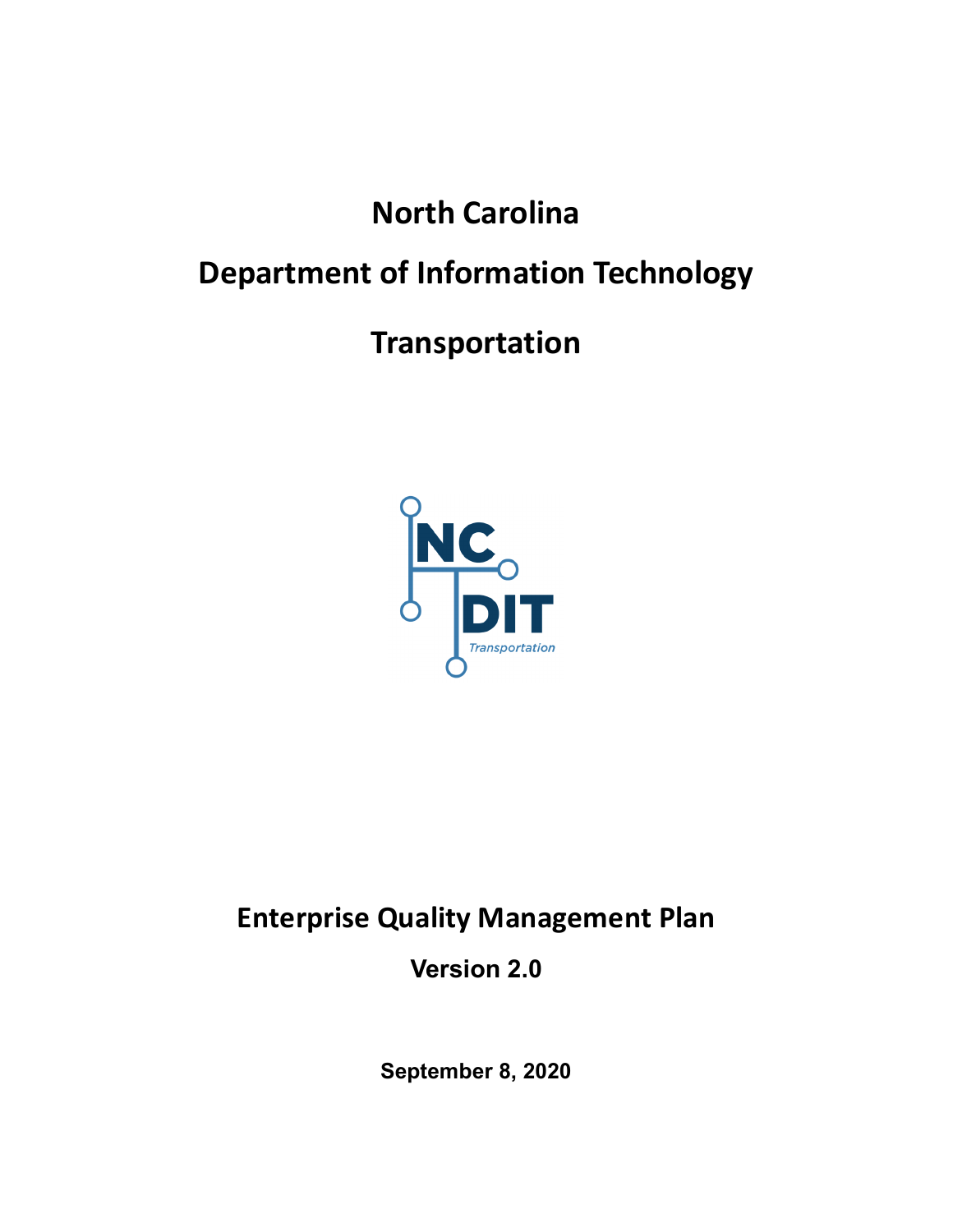### Document Version Control

| Ver | Date      | <b>Revised By</b>    | <b>Description</b>                        |
|-----|-----------|----------------------|-------------------------------------------|
| 1.0 | 3/20/2020 | <b>Cheryl Ritter</b> | Initial Release                           |
| 2.0 | 9/08/2020 | <b>Cheryl Ritter</b> | Update with improvements from PMO Rollout |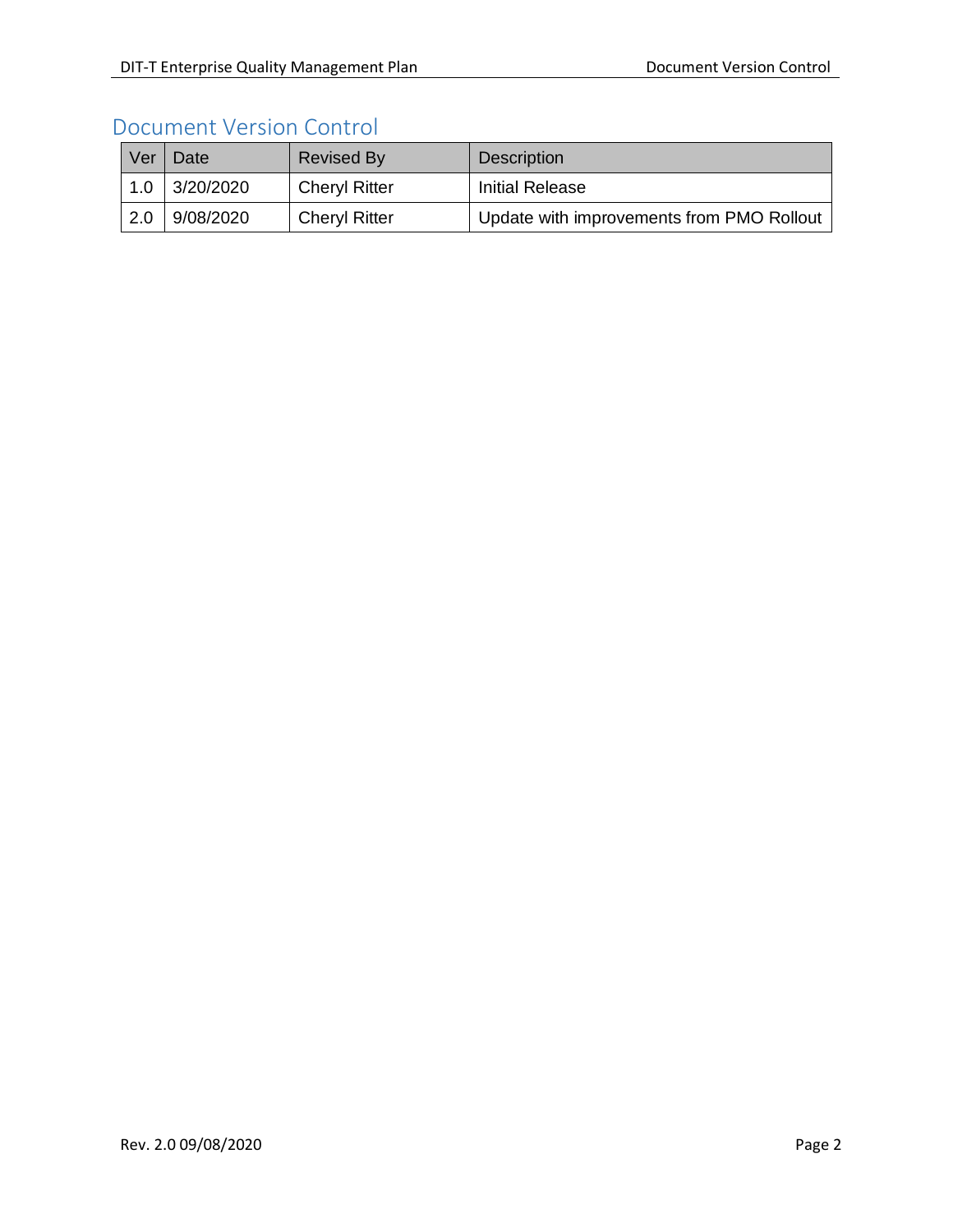## **Table of Contents**

| $\mathbf{1}$ |     |  |  |
|--------------|-----|--|--|
| 2            |     |  |  |
|              | 2.1 |  |  |
|              | 2.2 |  |  |
| 3            |     |  |  |
|              | 3.1 |  |  |
|              | 3.2 |  |  |
|              | 3.3 |  |  |
| 4            |     |  |  |
|              |     |  |  |
|              |     |  |  |
|              |     |  |  |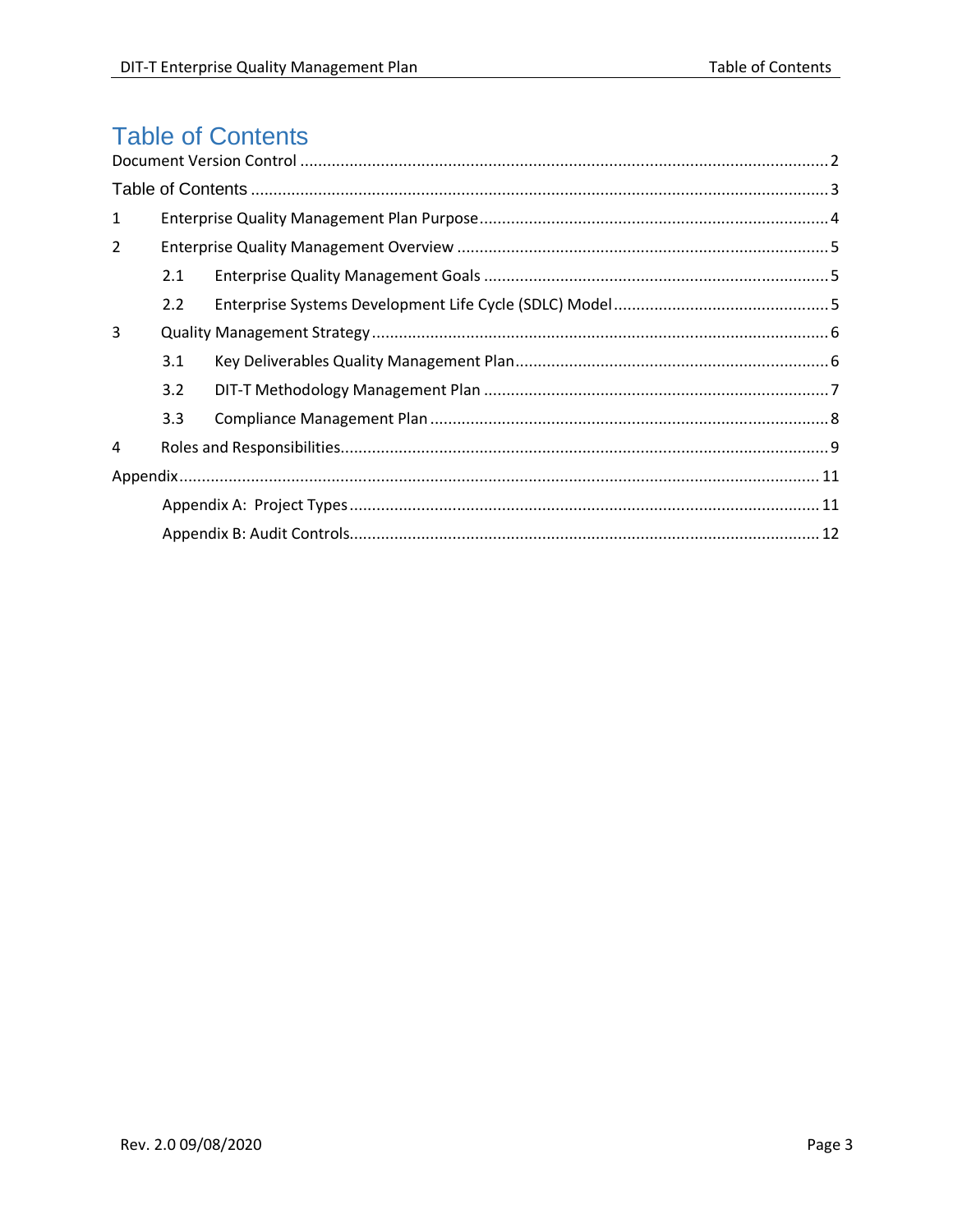### 1 Enterprise Quality Management Plan Purpose

The DIT-Transportation (DIT-T) Quality Management Plan (QMP) defines the minimum quality requirements and standards for DIT-T delivery of Information Technology (IT) solutions. The purpose for managing quality is to validate that all DIT-T business applications changes are delivered following a standard set of deliverables based on the size and risk of the project.

Quality management includes two (2) key processes:

- Quality Assurance (QA)
- Quality Control (QC).

As defined by A Guide to the Project Management Book of Knowledge (PMBOK Guide)  $5<sup>th</sup>$ Edition, quality assurance is the process of auditing the quality requirements and the results from quality control measurements to ensure that appropriate quality standards and operation definitions are used. QA is set of activities designed to ensure that processes are established to confirm the project deliverables comply with relevant quality standards throughout the project lifecycle (e.g., work assessments, process audits, etc.). QA also helps uncover causes of unsatisfactory results and establish lessons learned to avoid similar issues in this and other projects. QA is 'process' oriented.

Quality control, as defined by PMBOK Guide, is the process of monitoring and recording results of executing the quality activities to assess performance and recommend necessary changes. QC activities are designed to evaluate deliverables to ensure compliance with relevant quality standards throughout the project lifecycle (e.g., inspection, monitoring). It is 'product' oriented.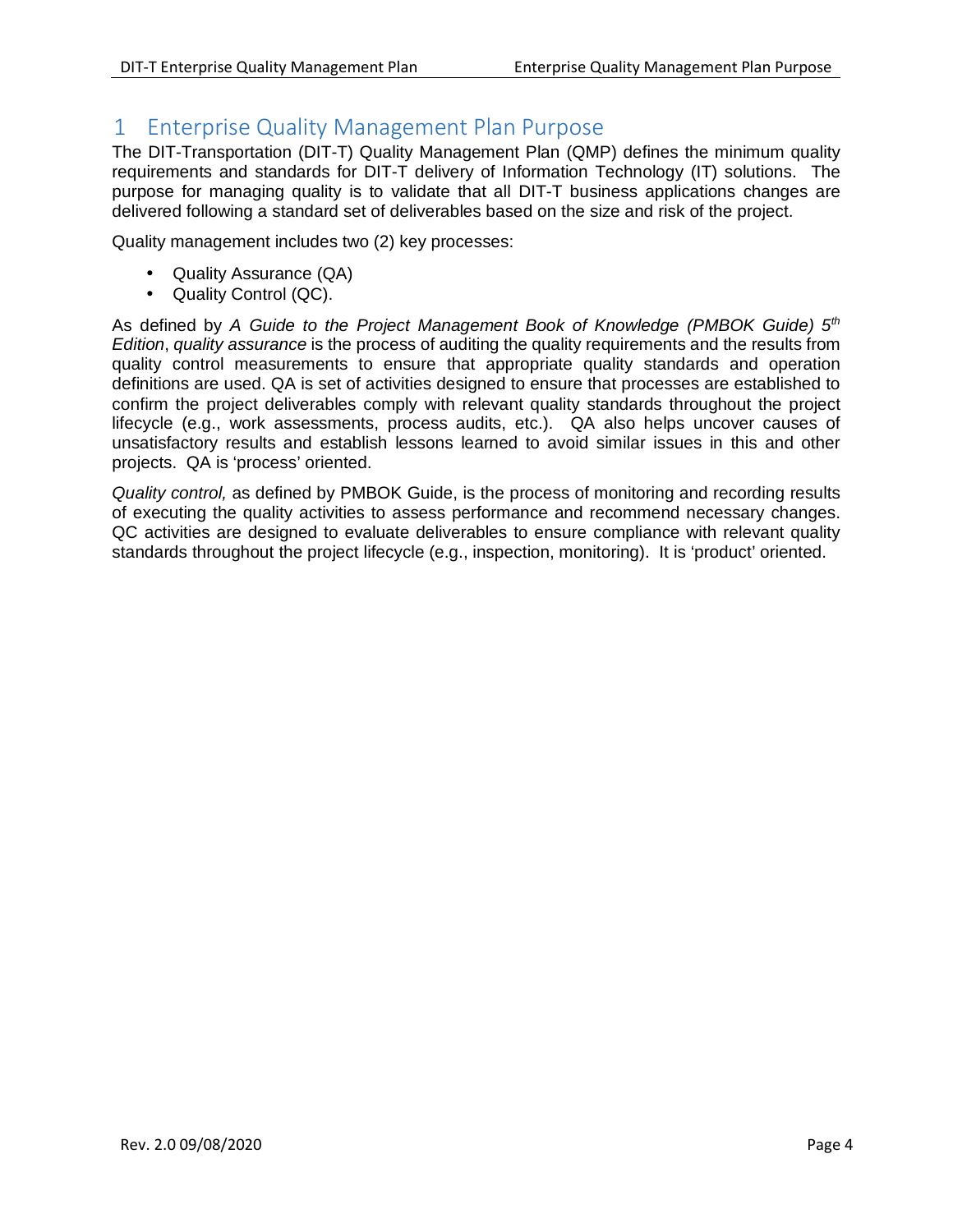### 2 Enterprise Quality Management Overview

#### 2.1 Enterprise Quality Management Goals

Delivery of Information Technology (IT) solutions is a core business competency of the Department of Information Technology – Transportation (DIT-T) organization. Effective development and deployment activities are the key to improving quality, productivity, and predictability of solutions delivered. Once operational, solutions become a fundamental part of how work is performed and critical to the business. It is imperative that the IT development and operations environments are stable, efficient, and meets the business requirements.

A primary component of quality management is an enterprise standard development methodology that incorporates quality processes, deliverables, and quality assurance and control checkpoints. DIT-T is a large diverse organization that benefits from the use of many development methodologies to deliver IT solutions based on technical, organizational, project and team considerations. One development methodology is not suitable for all implementations. However, all development methodologies have the following objectives in common:

- Ensure the delivery of high-quality solutions
- Provide strong management controls
- Maximize productivity

The goal of the Enterprise Quality Management Plan is to define a standard approach to ensure all DIT-T projects meet the objectives above while allowing DIT-T teams maximum flexibility to use the appropriate development methodology to deliver IT solutions.

#### 2.2 Enterprise Systems Development Life Cycle (SDLC) Model

A Systems Development Lifecycle (SDLC) is a description of the phases, tasks, and deliverables that provide a framework for developing and managing a project from the receipt of the work request through the completion of the project. DIT-T uses a deliverable based SDLC model. A deliverable based approach is not specific to any one SDLC (i.e., Agile, Waterfall, etc.).

The key deliverables are the most important deliverables and may have multiple tasks or smaller deliverables included in their production. For example, a key deliverable is Requirements. Tasks involved in completing this key deliverable include requirements gathering, requirements definition, peer reviews, etc. Because the tasks are different depending on the development methodology used, tasks are defined by the DIT-T teams' development methodology.

Key deliverables are assigned to the four (4) DIT-T project types identified by IT Senior Management as representative of the most frequently use DIT-T project sizes. The key deliverable assignments are based on the size and risk associated with the project type. See Appendix A for project type size and risk criteria.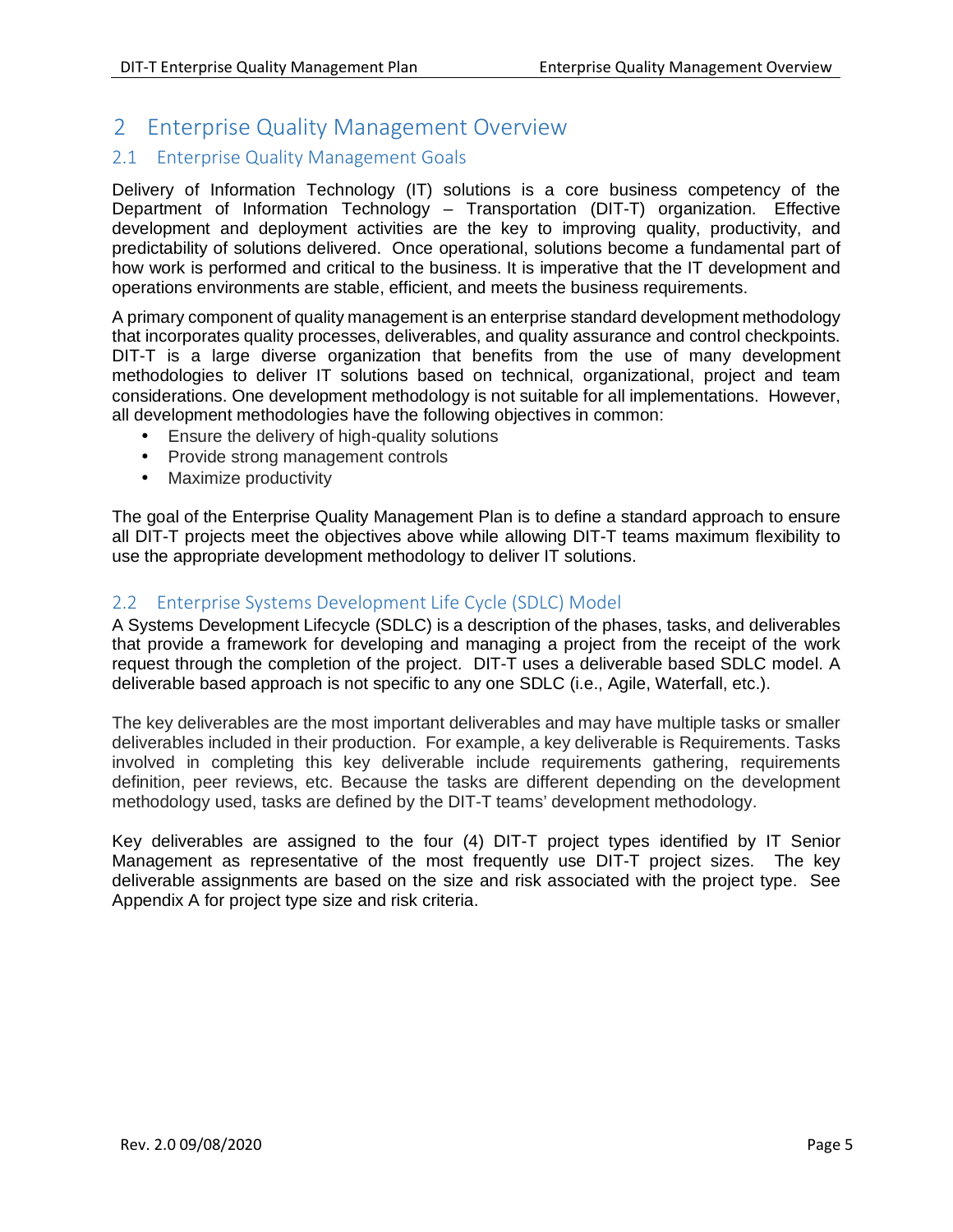## 3 Quality Management Strategy

#### 3.1 Key Deliverables Quality Management Plan

DIT-T's Enterprise SDLC contains the phases completed on all projects (PMO and operational), regardless of their size and risks. The phases are used to manage deliverables by the type of work being performed. Below are the phases and description of work completed:

- Business Concept phase is initiated with the receipt of the work request. An estimate is completed for the project and the project is prioritized.
- Initiation phase develops a scope statement for the work with high level requirements, resources needed, estimated costs, and estimated implementation date.
- Planning and Design phase delivers the detail requirements, design, and/or procurement of components to support delivery of the product.
- Execution and Build phase includes coding and/or configuration, testing by DIT-T and the end-user.
- Implementation phase includes end-user training and deployment of the product(s).
- Closeout phase includes activities to ensure all requirements have been met and to archive project documentation.

Deliverables are used to ensure the minimum quality requirements are met:

- Ensure the delivery of high-quality systems, provide strong management controls, and maximize productivity, are met (from section 2.1).
- To satisfy Eagle audit controls.
- Required resources are actively involved, including IT staff and end-users,
- Checkpoints to assure and improve quality.

The deliverables in the table below are the minimum required to meet the quality requirements above. The deliverables are required on all projects regardless of size and risk.

| ID             | <b>Phase</b>               | <b>Key Deliverables</b>               | <b>Audit Control*</b>  |
|----------------|----------------------------|---------------------------------------|------------------------|
|                | <b>Business Concept</b>    | Work Request                          | ITGC03                 |
| $\overline{2}$ | Initiation                 | Scope of Work                         | ITGC03                 |
| 3              | Initiation                 | Scope of Work Approval                | ITGC03                 |
| 4              | Initiation                 | <b>Quality Management Plan</b>        | ITGC03, ITGC04         |
| 5              | Initiation                 | Privacy Threshold Analysis (PTA)      | ITGC01                 |
| 6              | Planning and Design        | Requirements                          | ITGC01, ITGC02, ITGC03 |
| $\overline{7}$ | Planning and Design        | Requirements Approval                 | ITGC03                 |
| 8              | <b>Planning and Design</b> | Application Architecture Design (AAD) | ITGC01, ITGC02         |
| 9              | <b>Planning and Design</b> | <b>Design Document</b>                | ITGC03                 |
| 10             | <b>Planning and Design</b> | Design Approval                       | ITGC03                 |
|                |                            | Component Integration Test (CIT)      |                        |
| 11             | <b>Execution and Build</b> | Approved                              | ITGC04                 |
|                |                            | System Integration Test (SIT)         |                        |
| 12             | <b>Execution and Build</b> | Approved                              | ITGC04                 |
| 13             | <b>Execution and Build</b> | IT Testing Complete Approval          | ITGC02                 |
| 14             | <b>Execution and Build</b> | <b>User Acceptance Testing</b>        | ITGC03                 |
| 15             | <b>Execution and Build</b> | <b>Sponsor Approved UAT</b>           | ITGC03                 |
| 16             | <b>Execution and Build</b> | Go Live Readiness Assessment          | ITGC02, ITGC03         |
| 17             | <b>Execution and Build</b> | Go Live Approval                      | ITGC03                 |

**\*See audit control definitions are in Appendix B.**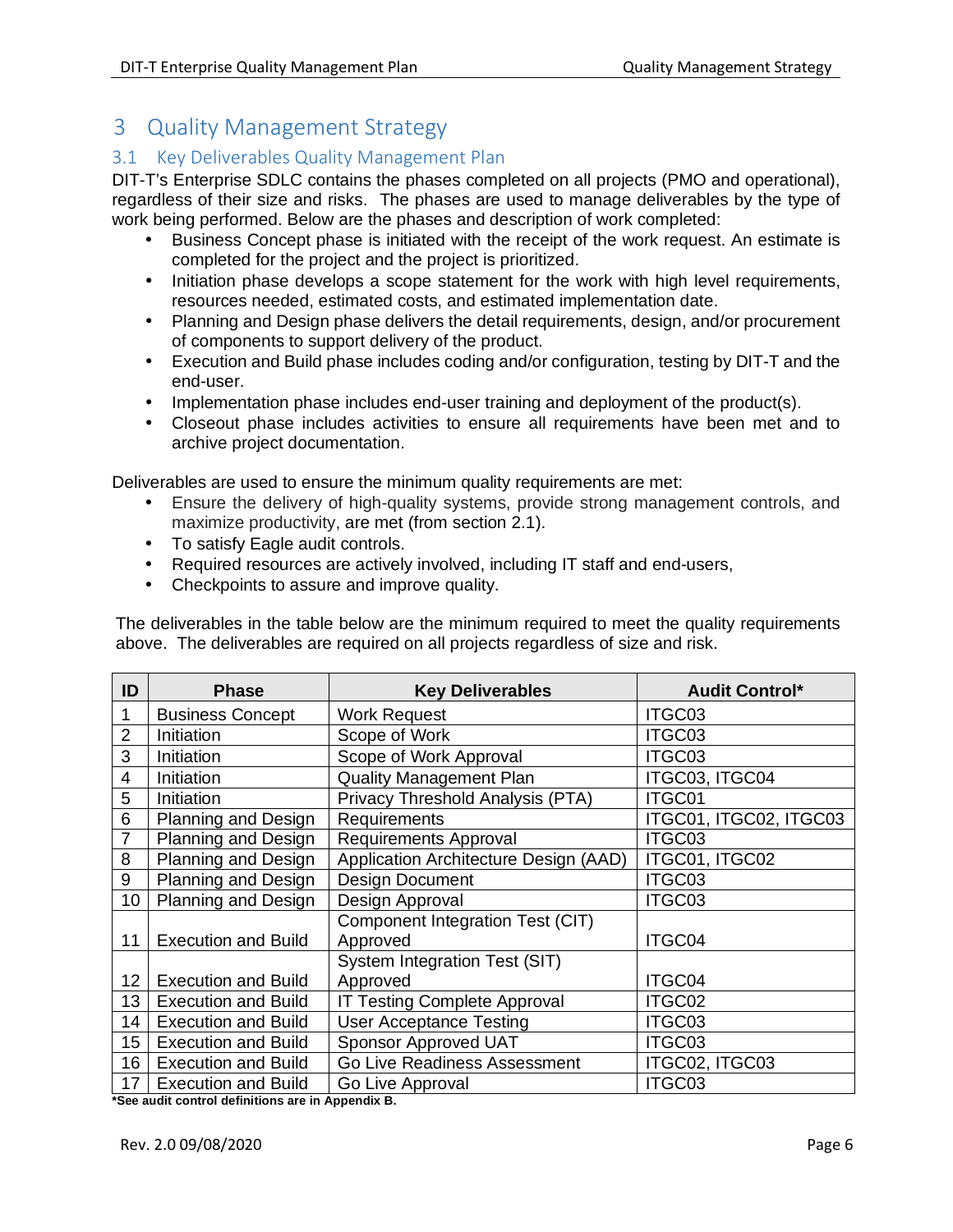The Enterprise Quality Management Plan satisfies the key deliverable requirement for a Quality Management plan. If a team has their own Quality Management Plan, the provisions of the Enterprise Quality Management plan must be included in their plan.

All projects must be able to provide deliverable artifacts for internal and external audits. To ensure the availability of deliverable artifacts, required deliverables are:

- Named using the naming convention in the Enterprise SDLC or the naming convention established in the team's mapping document.
- Stored in a document repository established by each team.

#### 3.2 DIT-T Methodology Management Plan

DIT-T teams may use the appropriate development methodology to deliver IT solutions. To facilitate usage of multiple development methodologies, a mapping provision is included in the Enterprise Quality Management Plan.

For maximum flexibility in delivering IT solutions, DIT-T teams will map their delivery processes and deliverables to the Enterprise SDLC and Enterprise Quality Management Plan.

If a team uses more than one delivery process, each process is mapped to the Enterprise SDLC. For example, a team has mainframe and web applications, and they follow Waterfall and Agile processes respectively to implement solutions. Both their Waterfall and Agile processes are mapped to the Enterprise SDLC.

Mapped development methodologies must be approved by the team's DIT-T senior manager. Once approved, the development methodologies are stored on the Enterprise SDLC SharePoint site for use by teams.

Individual projects are not mapped if they follow an approved mapped process. If a project has exceptions to the process followed, an SDLC Exception list is maintained to indicate deliverables not produced and justification.

Below is a picture that demonstrates the above concepts.

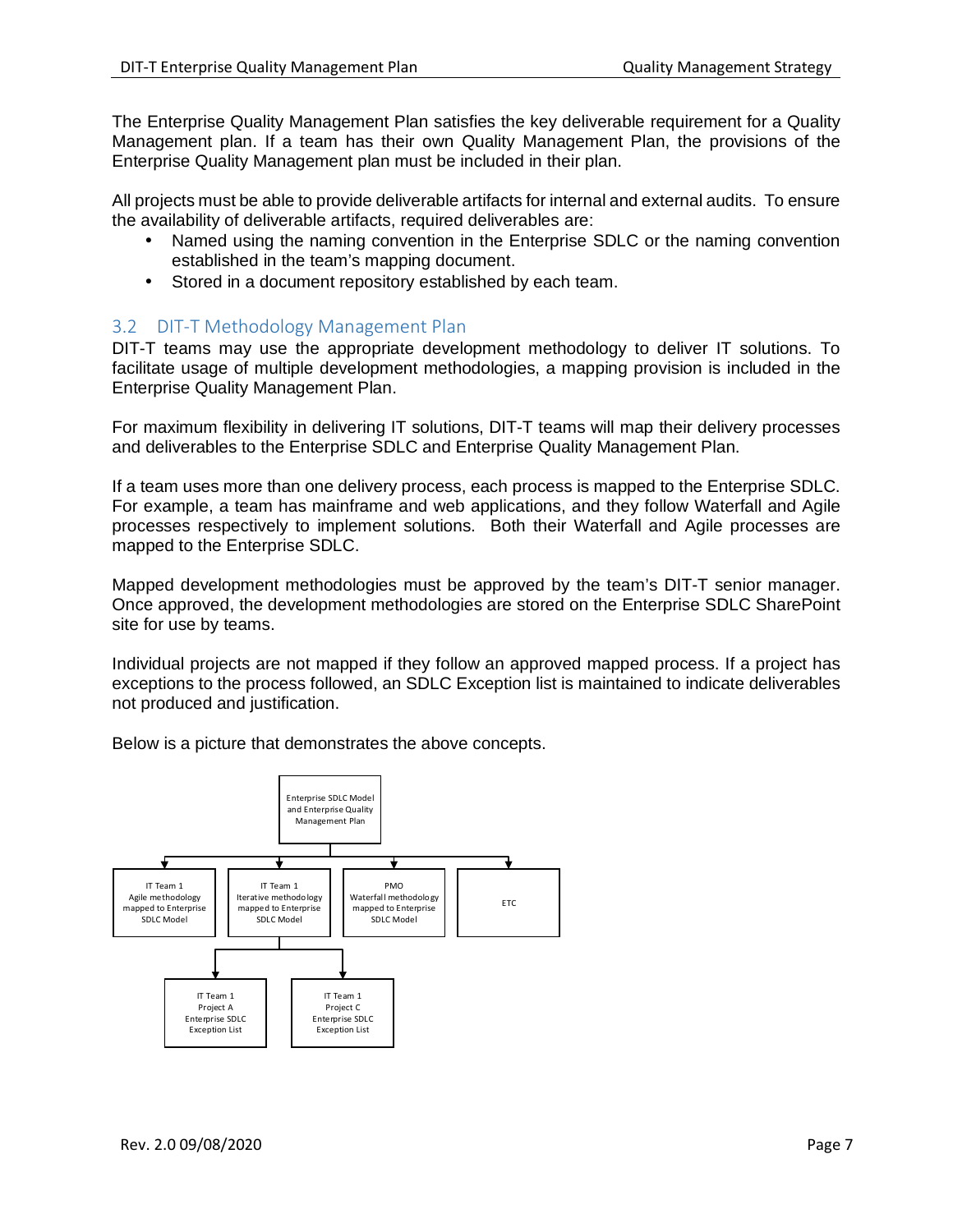#### 3.3 Compliance Management Plan

All DIT-T staff will follow the Enterprise SDLC and DIT-T Quality Management Plan for delivery of solutions. They are expected know and understand DIT-T's Enterprise SDLC model and know the location of the DIT-T Enterprise SDLC documentation.

To aid the DIT-T staff in understanding the Enterprise SDLC model and what is required to be compliant, the following are available on the Enterprise SDLC SharePoint site:

- Enterprise SDLC Deliverables Mapped to DIT-T project types
- Enterprise Quality Management Plan
- Mapping Instructions and Templates
- Approved Enterprise SDLC Mapping Documents

DIT-T senior management is responsible for managing compliance within their area of responsibility.

All exceptions to the Enterprise SDLC model and Enterprise Quality Management Plan require DIT-T senior management approval. Exceptions include mapped processes, Enterprise Quality Management Plan, Enterprise SDLC Exception list, deliverable naming convention, and deliverable artifacts repository.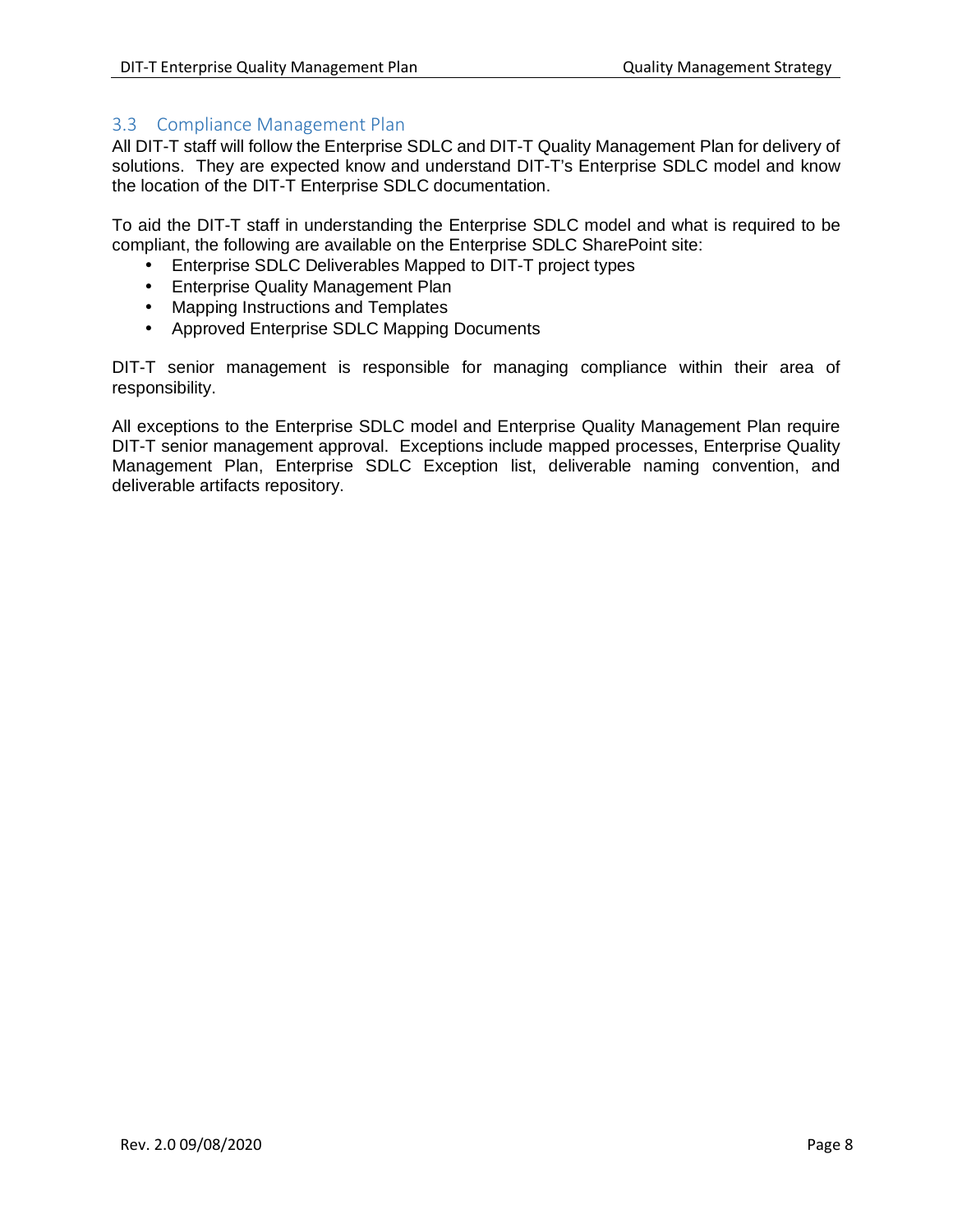## 4 Roles and Responsibilities

Listed below are the primary roles and responsibilities necessary for effectively managing the Enterprise Quality Management Plan and Enterprise SDLC Model.

| Role                                             | <b>Quality Responsibility</b>                                                                                                                                                                                                                                      |  |
|--------------------------------------------------|--------------------------------------------------------------------------------------------------------------------------------------------------------------------------------------------------------------------------------------------------------------------|--|
| <b>DIT-T CIO</b>                                 | Champion the use and value of the Enterprise SDLC to DIT-T staff<br>$\bullet$<br>and business.                                                                                                                                                                     |  |
| <b>DIT-T Project</b><br><b>Management Office</b> | Collecting Enterprise SDLC process improvements, coordinate<br>$\bullet$<br>changes to the process, and communication of changes to DIT-T.                                                                                                                         |  |
| (PMO)                                            | Responsible for initial rollout/training on Enterprise SDLC.<br>$\bullet$                                                                                                                                                                                          |  |
|                                                  | Work with Auditors to identify improvements needed as a result of<br>$\bullet$<br>the yearly Eagle audit.                                                                                                                                                          |  |
| <b>DIT-T Request</b><br>Screening group          | Responsible for classifying ServiceNow work requests as enterprise<br>$\bullet$<br>project, lite project, non-PMO project, change request project or a<br>project initiative.                                                                                      |  |
| <b>DIT-T Senior</b>                              | For their area of responsibility:                                                                                                                                                                                                                                  |  |
| Management                                       | Responsible for assuring that the IT business processes, systems,<br>$\bullet$<br>and infrastructure meet the business requirements.                                                                                                                               |  |
|                                                  | Responsible for assessing IT projects for compliance to Enterprise<br>$\bullet$<br>SDLC.                                                                                                                                                                           |  |
|                                                  | Responsible for working closely with their teams to ascertain whether<br>$\bullet$<br>they have the necessary awareness, tools, training, and quidelines<br>to effectively deliver solutions using the Enterprise SDLC.                                            |  |
|                                                  | Responsible for approving mapping documents for compliance to<br>٠<br>Enterprise SDLC.                                                                                                                                                                             |  |
|                                                  | Responsible for providing individuals to continue SDLC training and<br>٠<br>support after rollout.                                                                                                                                                                 |  |
| <b>DIT-T Staff</b>                               | Know and understand DIT-T's Enterprise SDLC and Enterprise<br>$\bullet$<br>Quality Management Plan and know the location of the DIT-T<br>Enterprise SDLC documentation.                                                                                            |  |
|                                                  | Responsible for ensuring and validating that DIT-T projects are<br>executed according to the requirements of the DIT-T Enterprise<br>SDLC and Enterprise Quality Management Plan throughout the<br>project lifecycle.                                              |  |
|                                                  | Responsible for managing the activities of contractors, vendors and<br>$\bullet$<br>service providers engaged in IT projects and ensuring that<br>methodologies used are compliant with the DIT-T Enterprise SDLC<br>model and Enterprise Quality Management Plan. |  |
|                                                  | Responsible for ensuring that project reviews are performed at<br>$\bullet$<br>appropriate intervals.                                                                                                                                                              |  |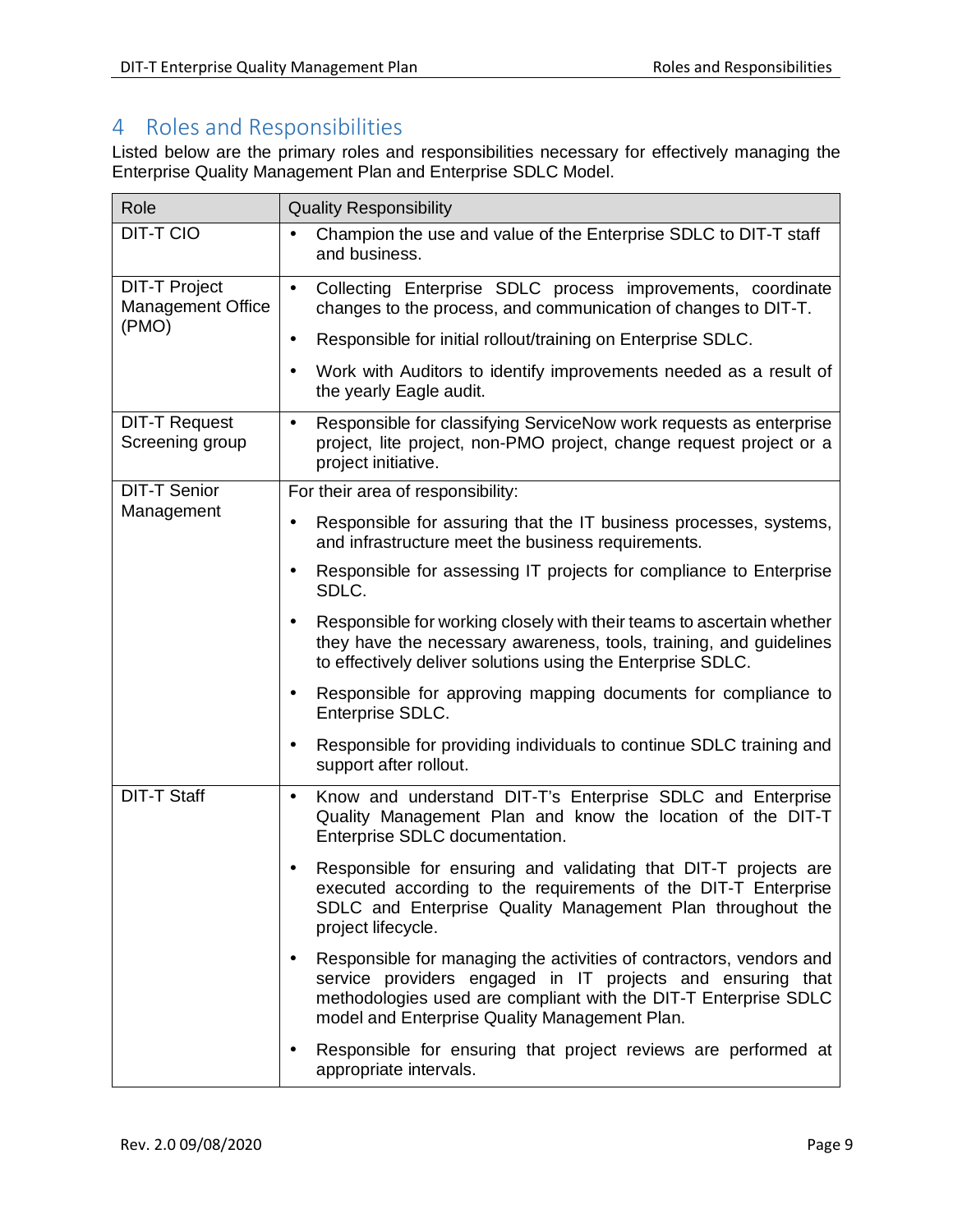| Role                                                                                                        | <b>Quality Responsibility</b>                                                                                                                                                                                                                                                                                                                                                         |  |
|-------------------------------------------------------------------------------------------------------------|---------------------------------------------------------------------------------------------------------------------------------------------------------------------------------------------------------------------------------------------------------------------------------------------------------------------------------------------------------------------------------------|--|
|                                                                                                             | Responsible for ensuring each project plan will perform Quality<br>$\bullet$<br>Assurance reviews of the Enterprise SDLC processes and<br>deliverables to ensure the integrity and quality of the solution being<br>delivered to the business customer.                                                                                                                               |  |
| Responsible for working with the Business to ensure they understand<br>$\bullet$<br>their responsibilities. |                                                                                                                                                                                                                                                                                                                                                                                       |  |
|                                                                                                             | Responsible for quality control on their projects.<br>$\bullet$                                                                                                                                                                                                                                                                                                                       |  |
|                                                                                                             | Responsible for complying with all state and federal regulatory<br>$\bullet$<br>requirements.                                                                                                                                                                                                                                                                                         |  |
| <b>Business</b><br>Representative                                                                           | Participate in completion of deliverables as assigned.<br>$\bullet$<br>Review all project deliverables, and solutions to ensure their needs<br>$\bullet$<br>are met, quality standards are satisfied and provide signoff.<br>Provide feedback on the Enterprise SDLC Model,<br>mapped<br>$\bullet$<br>Quality<br>development methodologies, and the<br>Enterprise<br>Management Plan. |  |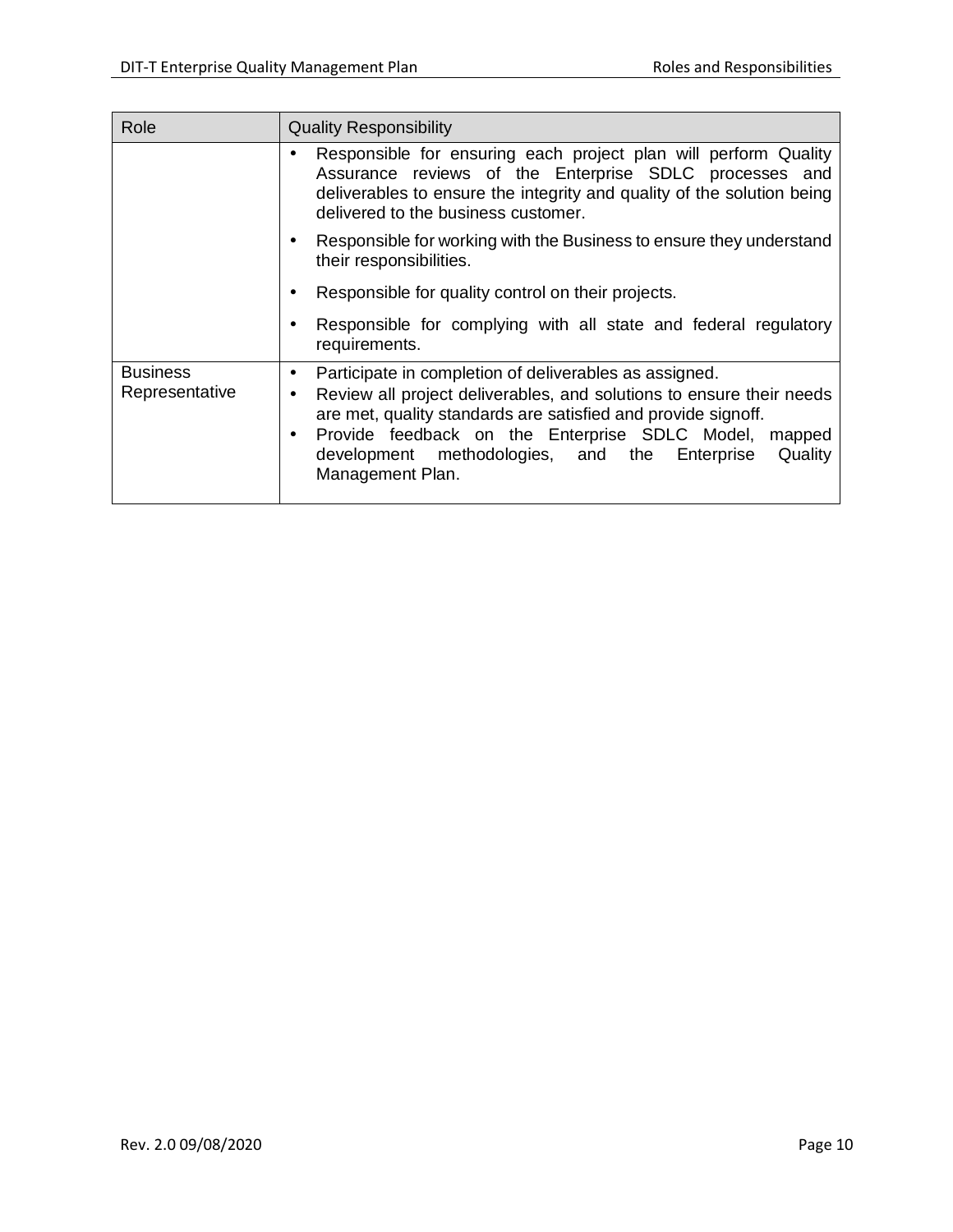### Appendix

#### Appendix A: Project Types

Project types were chosen by DIT-T senior management as the types typically completed by DIT-T.

#### **Project Types**

IT work is categorized as PMO projects and operational projects. According to PMBOK:

- The purpose of a project is to attain its objective and then terminate.
- The objective of an ongoing operation is to sustain the business. Ongoing operations involve permanent or semi-permanent functional work to repetitively produce the same product or service.

PMO projects include work requests managed by the PMO. Operational projects include work requests managed by all other DIT-T groups, including application teams, infrastructure, architecture, security, and Help Desk.

#### **PMO Projects**

Typically, PMO managed projects involve providing an IT service to citizens, businesses, employees or providing a method for an agency to improve services or be more efficient at providing services. Examples include:

- New technology purchases and implementation regardless of cost (e.g. new business application)
- Development and establishment of new IT service offering (e.g. ITSM/ITAM, CRM, Cisco telephony)
- Development and establishment of new capabilities
- Feasibility studies and proof-of-concepts
- Procurement using the RFP process for IT Technology or Services
- Outsourcing of business functions to a vendor that includes IT systems
- IT Reserve Fund Spending

PMO projects are further divided into:

- Enterprise projects include efforts whose costs minus internal agency personnel costs are greater than \$250,000.
- Lite projects include efforts that are low risk, have an O&M budget less than \$500,000, and total project budget minus internal agency personnel costs that are less than or equal to \$250,000.

#### **Operational Projects**

Operational projects are divided into non-PMO projects and small work requests. Incidents are excluded and managed through ServiceNow.

#### **Initiatives**

Work designated by the DIT-T Request Screening group as an initiative and can be PMO projects or operational projects.